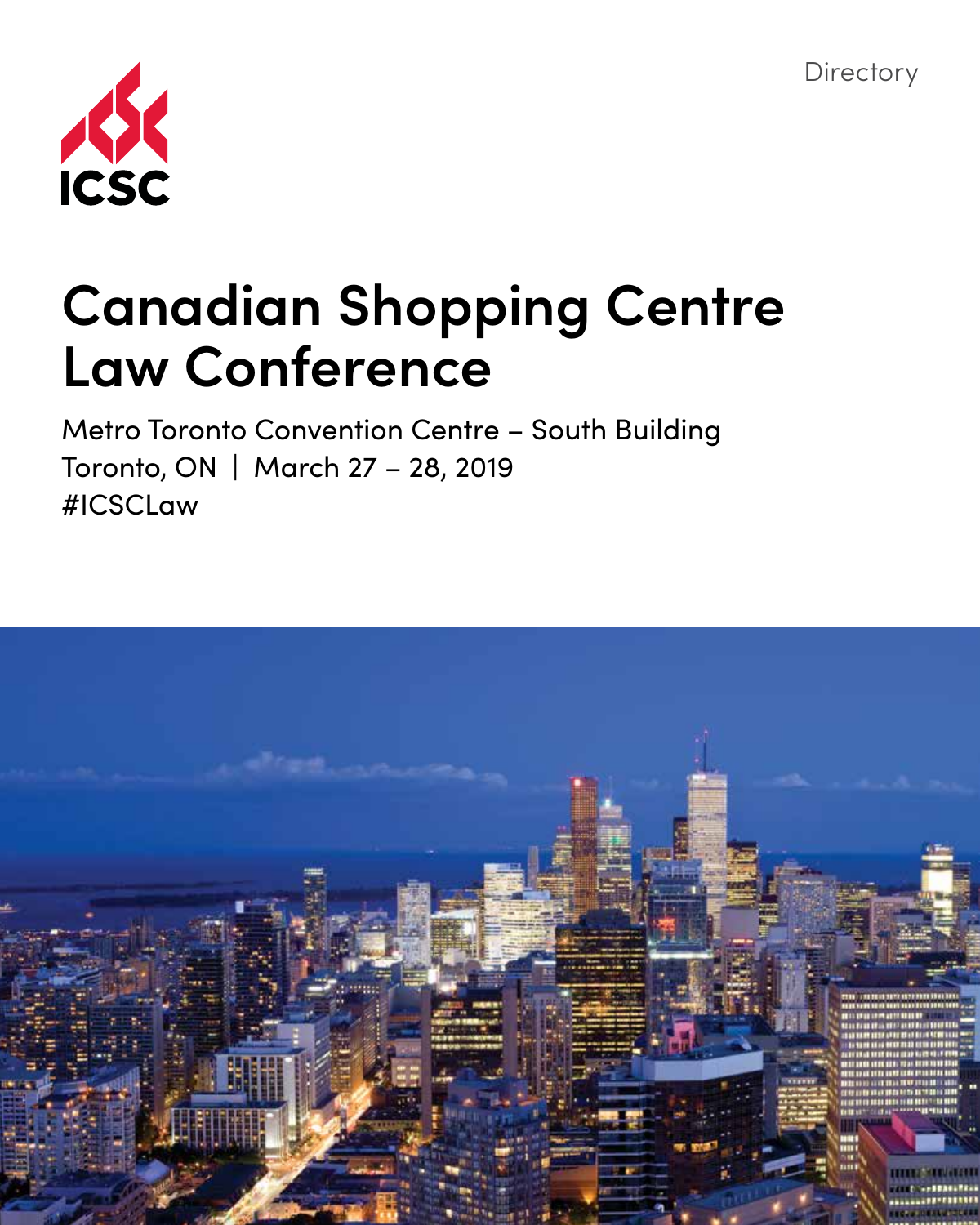# Canadian Shopping Centre Law Conference

# **WEDNESDAY, MARCH 27**

Registration | Room 700 Prefunction 7:30 am – 6:45 pm

Breakfast | Room 718 Prefunction  $8:00 - 8:30$  am

No breakfast service after 8:30 am.

# Welcome and Introduction to the Program

Room 718 8:30 – 8:45 am

#### **Melissa McBain**

ICSC 2019 Canadian Shopping Centre Law Conference Program Planning Committee Chair Partner Daoust Vukovich, LLP Toronto, ON

#### **Yan A. Besner**

ICSC 2019 Canadian Shopping Centre Law Conference Program Planning Committee Vice-Chair Partner Osler, Hoskin & Harcourt, LLP Montréal, QC

# Roundtables (Round 1) | Room 718

8:45 am – 10:15 am For a complete list of topics and leaders, see page 8.

Networking Break | Room 718 Prefunction  $10:15 - 10:45$  am

# Concurrent Sessions | Room 714 10:45 am – 12:00 pm

#### **A. Cannabis: The First 180 Days After Legalization**

Pre-October 17, 2018, cannabis was regulated as a 'controlled substance' and 'narcotic.' This panel will examine what has happened in the 180 days since legalization. We will approach this from the perspective of the landlord, tenant, city and distributor. We will give real life examples as to how each of these players are navigating the legal framework. Implementation schemes vary from province to province. The panel will endeavor to address what schemes have been implemented across the country.

**MODERATOR Laurie Sanderson** Partner Gowling WLG (Canada), LLP Ottawa, ON

PANELISTS **Timothy Carre** Solicitor, Litigation, Legal Services Division City of Toronto Toronto, ON

#### **Phillip Shaer**

Chief Legal Officer Canopy Growth Corporation Smith Falls, ON

#### **Andrew Wilder**

Partner Torkin Manes, LLP Toronto, ON

#### **B. Mental Health in the Legal Profession – The Paradox and Perils of High Functioning Depression (Professional Credits)** | Room 716

This session will focus on the perils, signs and selfhelp tools for people with high functioning (or hidden) depression in the legal profession.

Our panelist will discuss: the prevalence and high incidence of depression and anxiety in the legal profession; the hidden nature of depression; mental health stigma and self-stigma in the legal profession and its deterrent effect on seeking help for depression and anxiety; the paradox and perils of high functioning depression; review of a recent study from the U of T Faculty of Social Work that concluded that the more "successful" lawyers are, the more depressed they become; his personal story including struggles with depression leading up to and beyond a suicide attempt, and how he helped himself recover and stay healthy; self-help tools lawyers can use to maintain wellness; signs of trouble to help colleagues; steps to take to help colleagues and other resources; and reasons a rich and meaningful professional life can be achieved despite having a chronic or episodic mood disorder.

**MODERATOR Christina Kobi** Partner Minden Gross, LLP Toronto, ON

#### PANELIST **Orlando Da Silva, LSM**

Senior Crown Counsel, Serious Fraud Office, Prosecution Division Ontario Ministry of the Attorney General Toronto, ON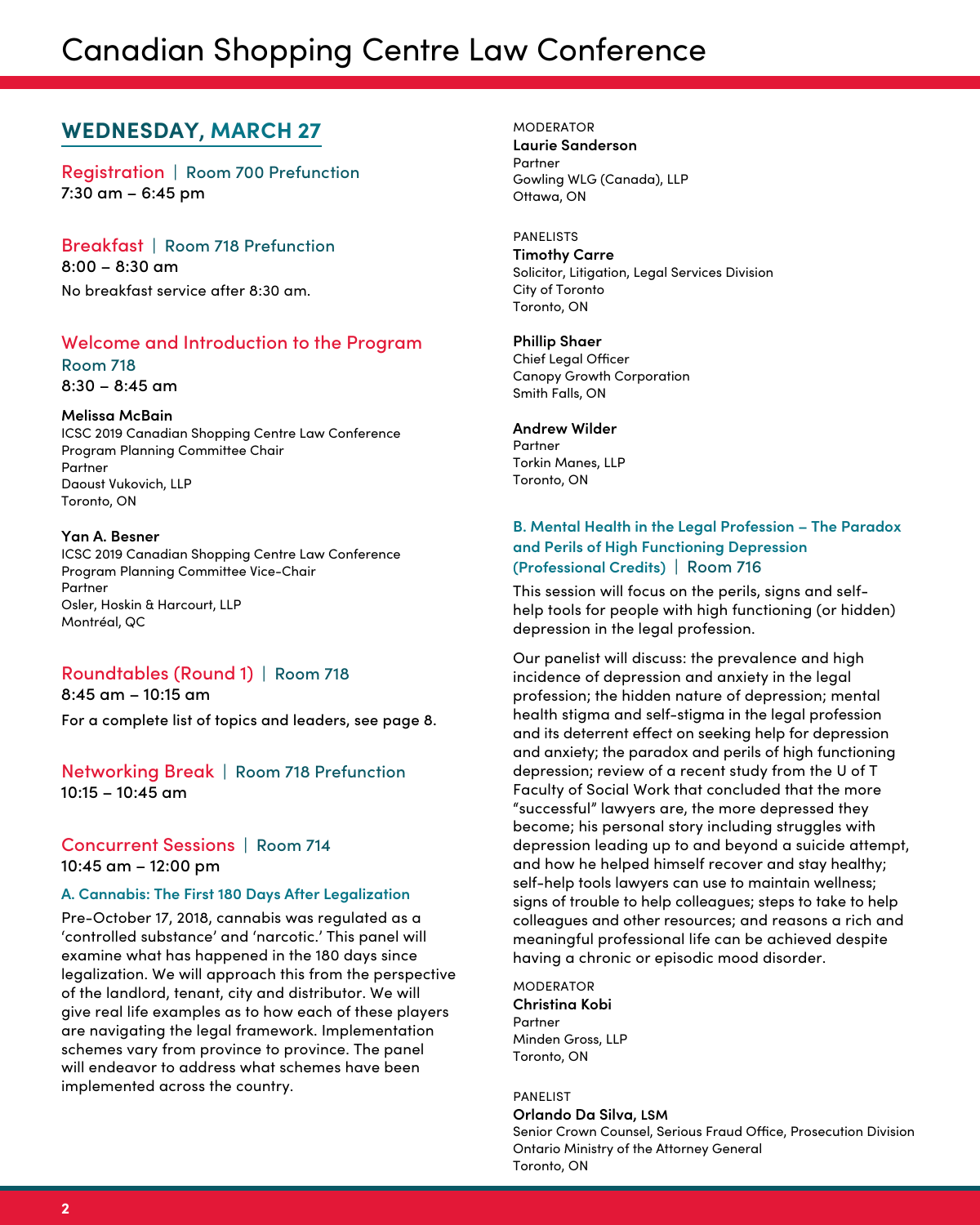#### Lunch Served | Room 718

12:00 – 12:30 pm No lunch service after 12:30 pm.

#### Keynote Presentation | Room 718 12:30 – 1:00 pm

#### **Creactive – A Family Entertainment Concept in a Retail Environment**

Join us for a discussion with Cirque du Soleil Entertainment Group and Ivanhoé Cambridge as they share the story of a creative collaboration and partnership in retail entertainment.

#### SPEAKERS

**Derek Coss** Senior Vice President and CDO, Retail Ivanhoé Cambridge, Inc.

Toronto, ON

#### **Karen Laflamme**

Executive Vice President and CFO, Retail Ivanhoé Cambridge, Inc. Montréal, QC

#### **Marie-Joseé Lamy**

Producer Cirque du Soleil Entertainment Group Montréal, QC

#### **Bernard Poirier**

Line Producer Cirque du Soleil Entertainment Group Montréal, QC

# **WORKSHOPS**

#### 1:15 – 2:30 pm

#### **A. What Lies Beneath: The Complexities of Mixed-Use and Mixed Ownership Projects and Implications for the Landlord Tenant Relationship** | Room 716 A

Mixed-use and mixed ownership projects are becoming increasingly common and come in a myriad of forms. From broad strokes to fine points, join our experts for a discussion of some of the more common ownership, easement and licensing arrangements used in these kinds of projects and their implications when structuring the landlord tenant relationship. Whether you act for landlords who are developing mixed-use projects or the tenants who are looking to lease premises from them, improve your understanding of the underlying structure of these projects, keep your footing and avoid the traps, gaps and common pitfalls that lie just below the surface. **MODERATOR Ian Sutherland** Partner Stewart McKelvey Halifax, NS

#### PANELISTS **Janet L. Derbawka** Partner McMillan, LLP Vancouver, BC

#### **Stephen Posen**

Partner Minden Gross, LLP Toronto, ON

#### **Nicole M. St-Louis**

Partner Borden Ladner Gervais, LLP Ottawa, ON

#### **B. Food and Entertainment Uses – EAT, DRINK, PLAY and SHOP All Day!** | Room 716 B

Restaurants and entertainment uses are becoming increasingly prominent within the retail environment. Some are even becoming anchor tenants. As these types of uses are classified as non-traditional retail uses, it is important to view them in the context of the mixed-use property as a whole. Some considerations include restrictions on use, exclusivities, parking, municipal requirements, hours of operations and security issues. This discussion will take us through some of these considerations, including how to structure lease provisions to ensure that the food and entertainment tenants can co-exist with existing tenants and how the landlord and the tenant can work together to maximize results.

#### **MODERATOR Sunita Mahant**

Senior Director, Legal Affairs, Operations Ivanhoé Cambridge, Inc. Toronto, ON

PANELISTS **Avi Behar** Chairman & CEO The Behar Group Realty, Inc., Brokerage Toronto, ON

**Julie Robbins** Director, Retail Legal Services Oxford Properties Group Toronto, ON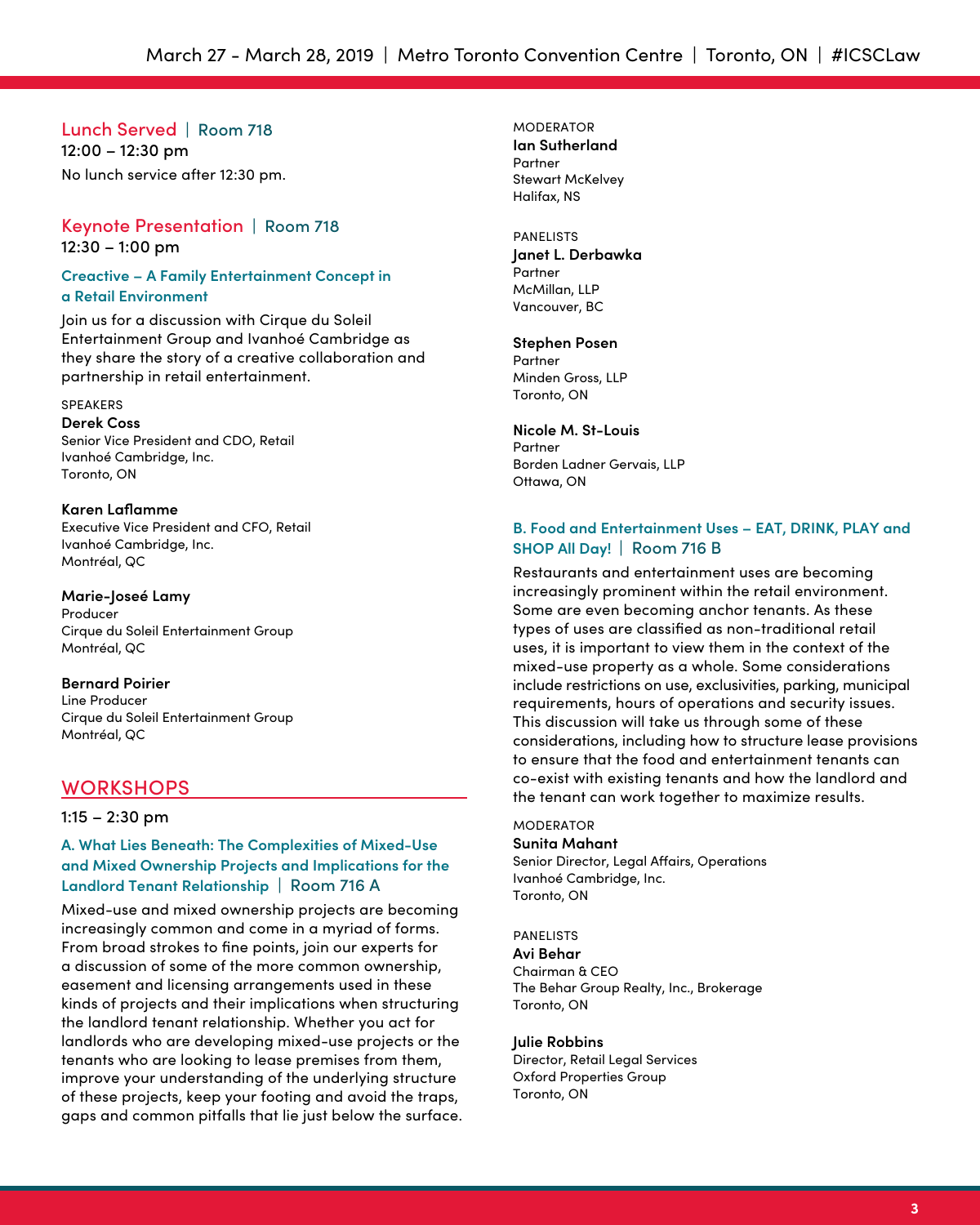# Canadian Shopping Centre Law Conference

**Deborah Watkins** Partner Daoust Vukovich, LLP Toronto, ON

#### **C. The Thrill of the Fight – Negotiations Among Frenemies** Room 714 A

Finalizing a letter of intent or offer to lease is often one of the most challenging, crucial and entertaining parts of lease negotiations. With subtle pitfalls, glaring risks, ridiculous timelines, challenging parties and missing deal terms, there is something for everyone. Join us for an interactive discussion on key terms and negotiating strategies. For your viewing pleasure, enjoy a mock negotiation among industry leaders. There will be laughter, there may be tears, but the question is, will they get the deal done?

#### **MODERATOR**

**David Fenrich** Senior Director, Legal Services The Cadillac Fairview Corporation Limited Vancouver, BC

#### PANELISTS

**Stacey Handley** Partner Gowling WLG (Canada), LLP Vancouver, BC

#### **Celia Hitch**

Senior Director, Legal Services Morguard Investments Limited Toronto, ON

**Cory Sherman** Partner Sherman Brown Toronto, ON

#### **ADVANCED**

# **D. A Day Late and a Dollar Short: Limitation Periods and Commercial Leases Workshop** | Room 717

Are you aware of how to determine when time has run out for a landlord or a tenant to make a claim under a lease for monetary obligations (such as rent) and non-monetary obligations (such as Rentable Area adjustments)? What about claims under an indemnity agreement provided to induce a landlord into a commercial lease? This workshop will not only give you the tools you need for where to start and how to count the days in your jurisdiction, but will also explore the following questions: Can parties contract out of these limitation periods? What might suspend a limitation period? What happens once you miss your window of opportunity to make a claim?

Join our panel of experts as we work through these issues and so much more.

**MODERATOR Amelia Nasrallah** Vice President, Legal Brookfield Properties Toronto, ON

PANELISTS **Gasper Galati** Partner Daoust Vukovich, LLP Toronto, ON

#### **Courtney Raphael**

Partner Aird & Berlis, LLP Toronto, ON

#### **Barry Weintraub**

Partner Rueters, LLP Toronto, ON

#### **Daniel Zacks**

Senior Associate Clyde & Co Canada, LLP Toronto, ON

#### **BASIC**

#### **E. Back to Basics: The Leasing 101 Workshop You Didn't Think You Needed but Were Glad You Attended** Room 714 B

This workshop will explore topics such as the required elements of any lease, the pitfalls of floating possession dates, maintenance and repair obligations, TMI costs and calculating shares, restoration obligations, "special rights," and the unique challenges of leasing in Québec.

MODERATOR **Karsten Lee** Partner WeirFoulds, LLP Toronto, ON

PANELISTS **Mordecai Bobrowsky**  Vice President, Legal Primaris Management, Inc. Toronto, ON

#### **Yael Bogler**

Partner Owens Wright, LLP Toronto, ON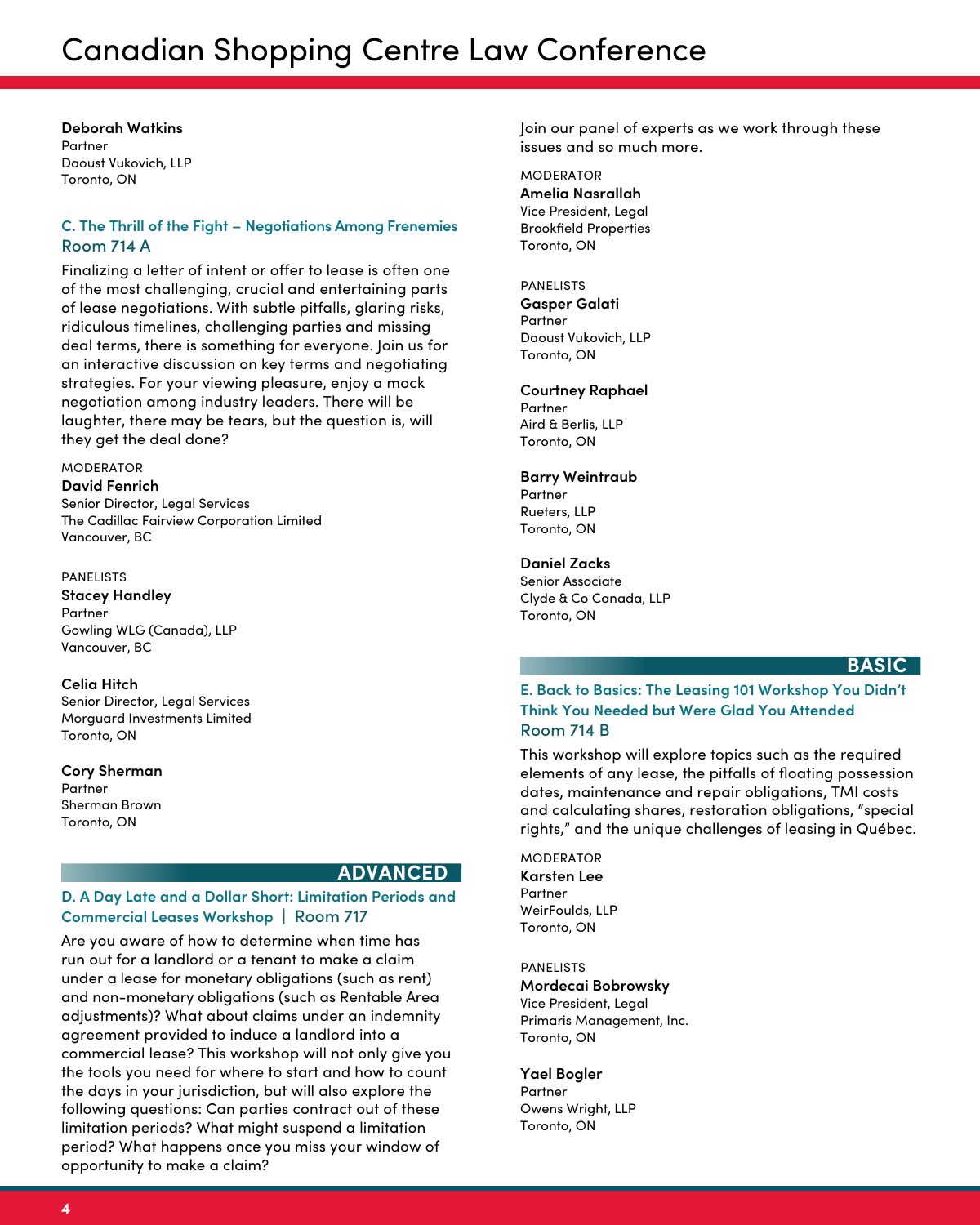#### **Richard Burgos**

Partner Lavery de Billy, LLP Montréal, QC

#### **Marco Gammone** Partner Aird & Berlis, LLP Toronto, ON

### Networking Break | Room 718 Prefunction 2:30 – 2:45 pm

### Plenary Session | Room 718 Prefunction 2:45 – 4:00 pm

#### **Hammering it all Out: Construction Law in the Leasing Context**

We've assembled a panel of experts to help you size up consultants, take the measure of lien law, build solid contracts and gird your project against the unexpected. Get those pencils ready – you're going to want to take notes.

MODERATOR **Angela Mockford** Lawyer Mockford Law St. Catherines, ON

#### **1. How to Choose and Retain an Expert**

Good consultants are often critically important in a construction project. Choosing a consultant requires attention to key considerations. Google Search is not an adequate tool for the purpose. Once you have selected a consultant, it is equally important that you retain the consultant under an agreement that properly covers the scope, risk management, service levels, costs, timing and reporting requirements. We will examine the issues that you need to deal with to ensure a successful outcome, such as the selection process, appropriate documents having regard to standard forms such as the Ontario Architects Association standard agreements and similar forms published by other professional bodies, as well as simpler forms for smaller projects.

**Dennis Daoust** Partner Daoust Vukovich, LLP Toronto, ON

#### **2. The CCDC Contract**

What's a CCDC contract? Which one do you use in which circumstances? What are key amendments you must consider as a project owner and how do you draft them? Take a closer look at these complex but common standard form construction contracts.

**Marta Lewycky** Partner Minden Gross, LLP Toronto, ON

#### **3. A Summary of Recent Changes to the Ontario Construction Act**

Just when you thought that you had finally figured out construction liens, the Ontario legislation has been substantially amended. The new Construction Act modernizes construction liens and trusts rights, imposes a requirement for prompt payment and introduces adjudication as the way to resolve project disputes in real time. Join us to learn about the important changes and updates in the new Construction Act that will affect you.

#### **Faren Bogach**

Partner WeirFoulds, LLP Toronto, ON

#### **4. So You Think You Know Construction Lien Legislation? Meet Alberta, Québec and British Columbia**

Our experts will walk us through the particular and unique construction lien legislation regimes of QC, AB and BC. You'll learn about the key statutory provisions regarding construction liens in each of these jurisdictions, as well as some potential pitfalls and traps to avoid.

#### **Fabrice Benoît** Partner Osler, Hoskin & Harcourt, LLP Montréal, QC

#### **Matthew Huys**

Associate Osler, Hoskin & Harcourt, LLP Calgary, AB

#### **5. Unexpected Risks in Construction Projects**

Construction projects are frequently daunting due to their sheer size and scope. While issues of delay and availability of labour and materials consume us on a practical level, are there other risks - including legal risks - to which we should be more attuned? Hear about real-life cases in which landlords and tenants have received unpleasant surprises.

#### **Karen Groulx**

Partner Dentons Canada, LLP Toronto, ON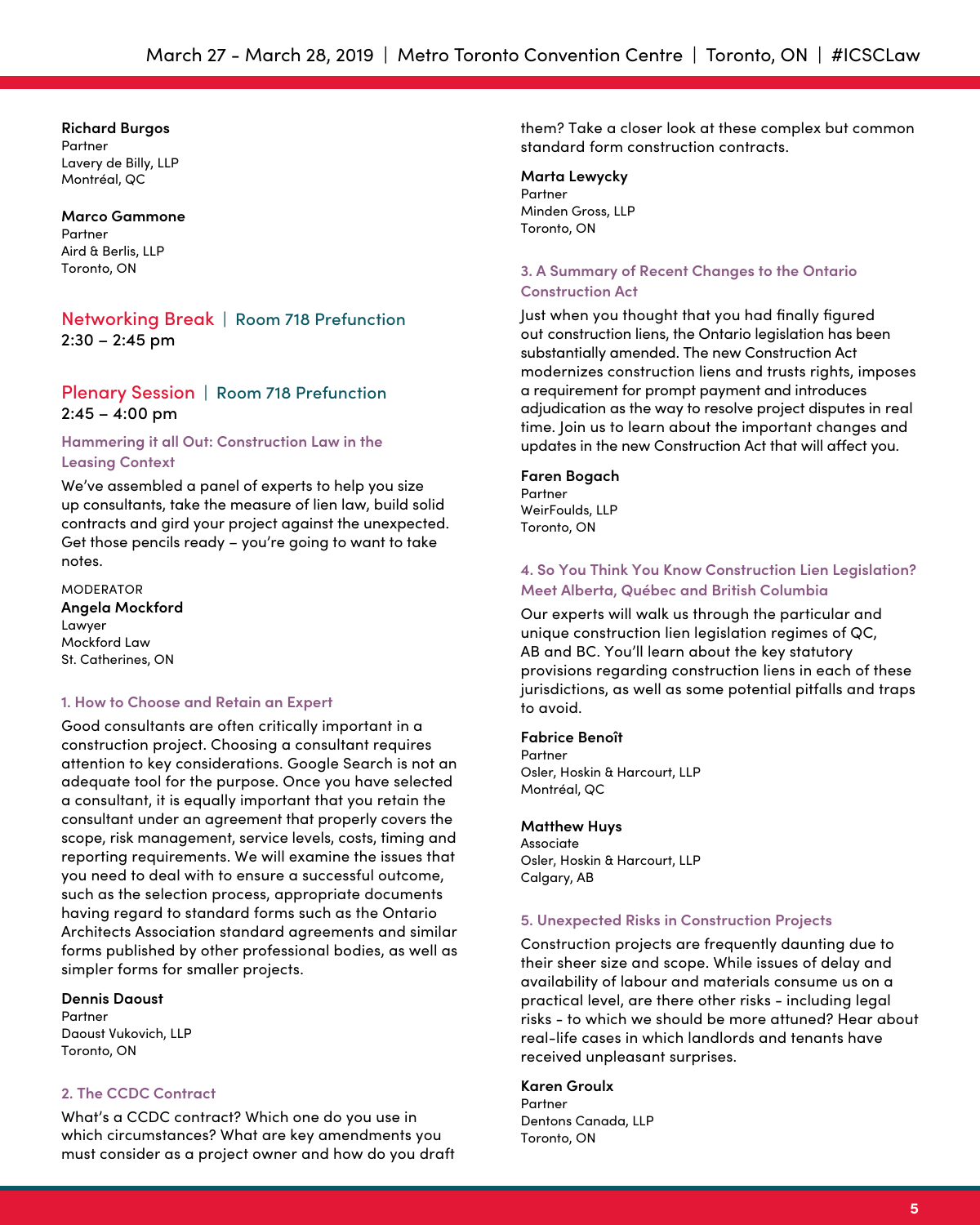# Canadian Shopping Centre Law Conference

# Networking Break | Room 718 Prefunction 4:00 – 4:15 pm

Roundtables (Round 2) | Room 718 4:15 – 5:15 pm For a complete list of topics and leaders, see page 9.

Member-Hosted Reception Room 718 Prefunction 5:15 – 6:45 pm

# **THURSDAY, MARCH 28**

Registration | Room 700 Prefunction 7:30 am – 2:30 pm

# Breakfast | Room 718 Prefunction

 $8:00 - 8:45$  am No breakfast service after 8:45 am.

# Roundtables (Round 3) | Room 718

8:45 – 10:15 am For a complete list of topics and leaders, see page 10.

Networking Break | Room 718 Prefunction 10:15 – 10:45 am

# Concurrent Sessions 10:45 am – 12:00 pm

#### **A. Personal Experience and Convenience: At What Cost to Privacy?** | Room 714

Going shopping is not what it used to be. We are all seeking a new "Shopping Experience" where shopping is now a secondary reason to go to the mall. Interactive technology is designed to make each visit personalized, convenient and enjoyable. Instantly we know where to park and receive coupons and deals from our favourite retailers. But does this convenience come at a cost to the consumer's privacy? Join us as the panel explores the topic of developing technologies currently being used at shopping centres and the impact on the consumer's privacy.

MODERATOR **Antonella Talarico** National Director, Legal & Lease Administration Crombie REIT Mississauga, ON

PANELISTS

**Catherine Bate** Partner, Leader, Marketing, Advertising & Product Compliance Miller Thomson, LLP Toronto, ON

#### **Thomas Santram**

Vice President, Deputy General Counsel Cineplex Entertainment Toronto, ON

# **ADVANCED**

#### **B. The Other "F" Word** | Room 716

In today's ever-shifting and increasingly competitive retail industry, brand owners and retailers are looking at innovative uses of existing retail space and creative ways of capturing market share, including through coand multi-brand bricks-and-mortar retail shops, virtual malls and store-in-store concepts. Each of these new models raises potential franchise issues for the brand owner. In addition, traditional franchising is no longer reserved for international expansion initiatives, as retailers are increasingly looking to the franchise model for their domestic operations. This workshop will explore some of the legal issues retailers need to consider in order to avoid being an "accidental franchise" and will provide an overview of a franchisor's obligations under Canadian franchise legislation should the brand owner decide to embrace being a franchisor.

#### MODERATOR

#### **Yan A. Besner**

ICSC 2019 Canadian Shopping Centre Law Conference Program Planning Committee Vice-Chair Partner Osler, Hoskin & Harcourt, LLP Montréal, QC

PANELIST **Andraya Frith** Partner, Franchise & Retail Osler, Hoskin & Harcourt, LLP Toronto, ON

# Networking Lunch | Room 718

12:00 – 1:00 pm No lunch service after 1:00 pm.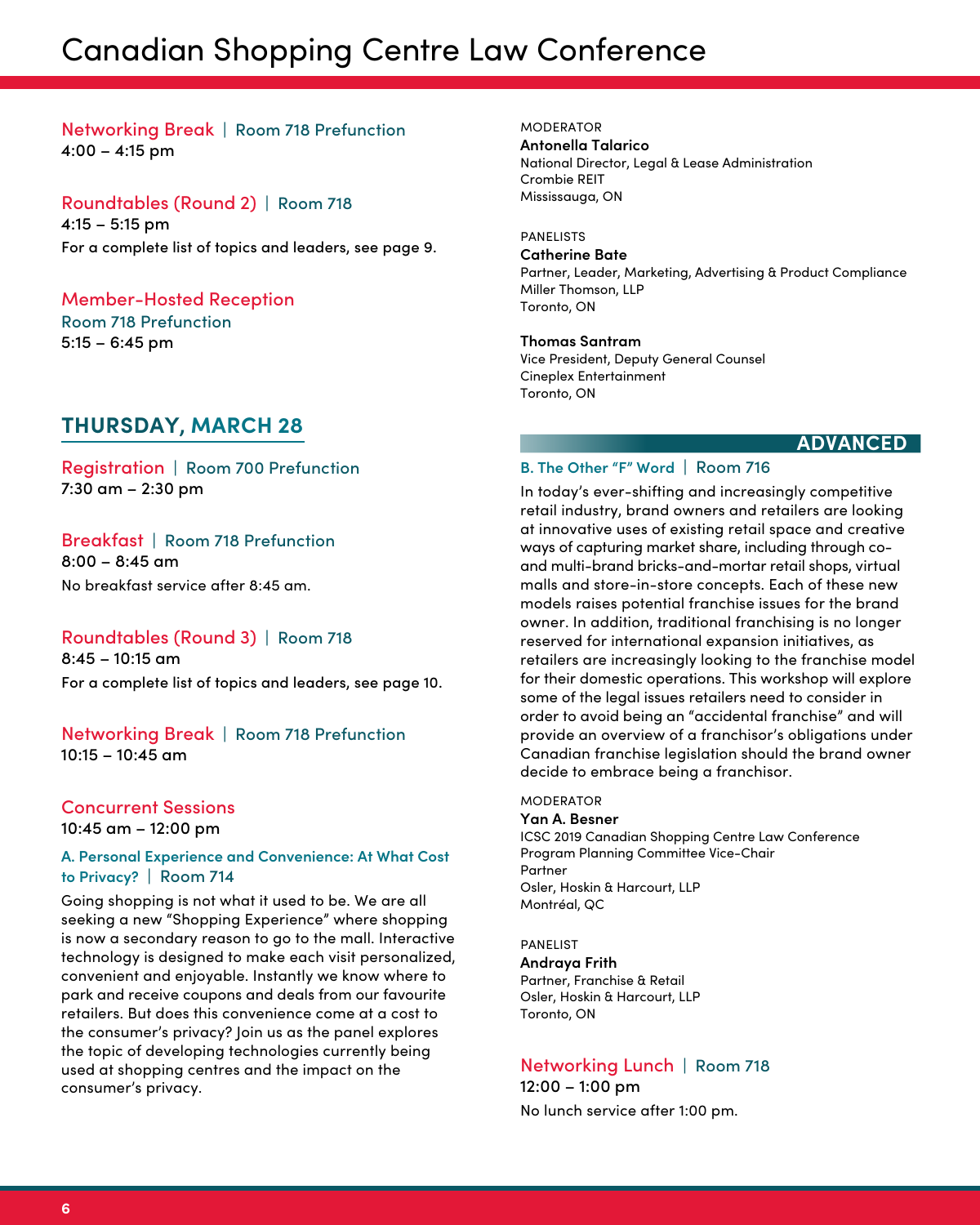### Legal Update | Room 718

1:00 – 2:15 pm

SPEAKERS **Jeanne Banka** Partner Daoust Vukovich, LLP Toronto, ON

**Steven Chaimberg** Partner Miller Thomson, LLP

Montréal, QC

**Randy Shapiro** Partner Parlee McLaws, LLP Calgary, AB

#### Closing Remarks | Room 718 2:15 – 2:30 pm

#### Conference Adjourns 2:30 pm

*Program information current as of March 14, 2019.* 

#### **CLE Credits**

**1.** Law Society of British Columbia has accredited this program for 10.45 hours.

**2.** Barreau du Québec has accredited this program for 10.75 hours. Attendees who wish to obtain CLE credits from the Barreau du Québec are required to sign in at the ICSC Registration Desk.

**3.** Law Society of Ontario has accredited this program for 3 hours and 45 minutes of Professionalism Content (3 hours and 15 minutes of Professionalism Content and 30 minutes of EDI Professionalism Content). Attendance at other sessions and roundtables may be claimed toward the Substantive CPD requirement.

# **PROGRAM PLANNING COMMITTEE**

**Melissa McBain,** ICSC 2019 Canadian Shopping Centre Law Conference Program Planning Committee Chair, Daoust Vukovich, LLP

**Yan A. Besner,** ICSC 2019 Canadian Shopping Centre Law Conference Program Planning Committee Vice-Chair, Osler, Hoskin & Harcourt, LLP

**David Fenrich,** The Cadillac Fairview Corporation Limited

**Christina Kobi,** Minden Gross, LLP

**Karsten Lee,** WeirFoulds, LLP

**Sunita Mahant,** Ivanhoé Cambridge, Inc. **Angela Mockford,** Mockford Law **Amelia Nasrallah,** Brookfield Properties **Laurie Sanderson,** Gowling WLG (Canada), LLP **Randy Shapiro,** Parlee McLaws, LLP **Ian Sutherland,** Stewart McKelvey **Antonella Talarico,** Crombie REIT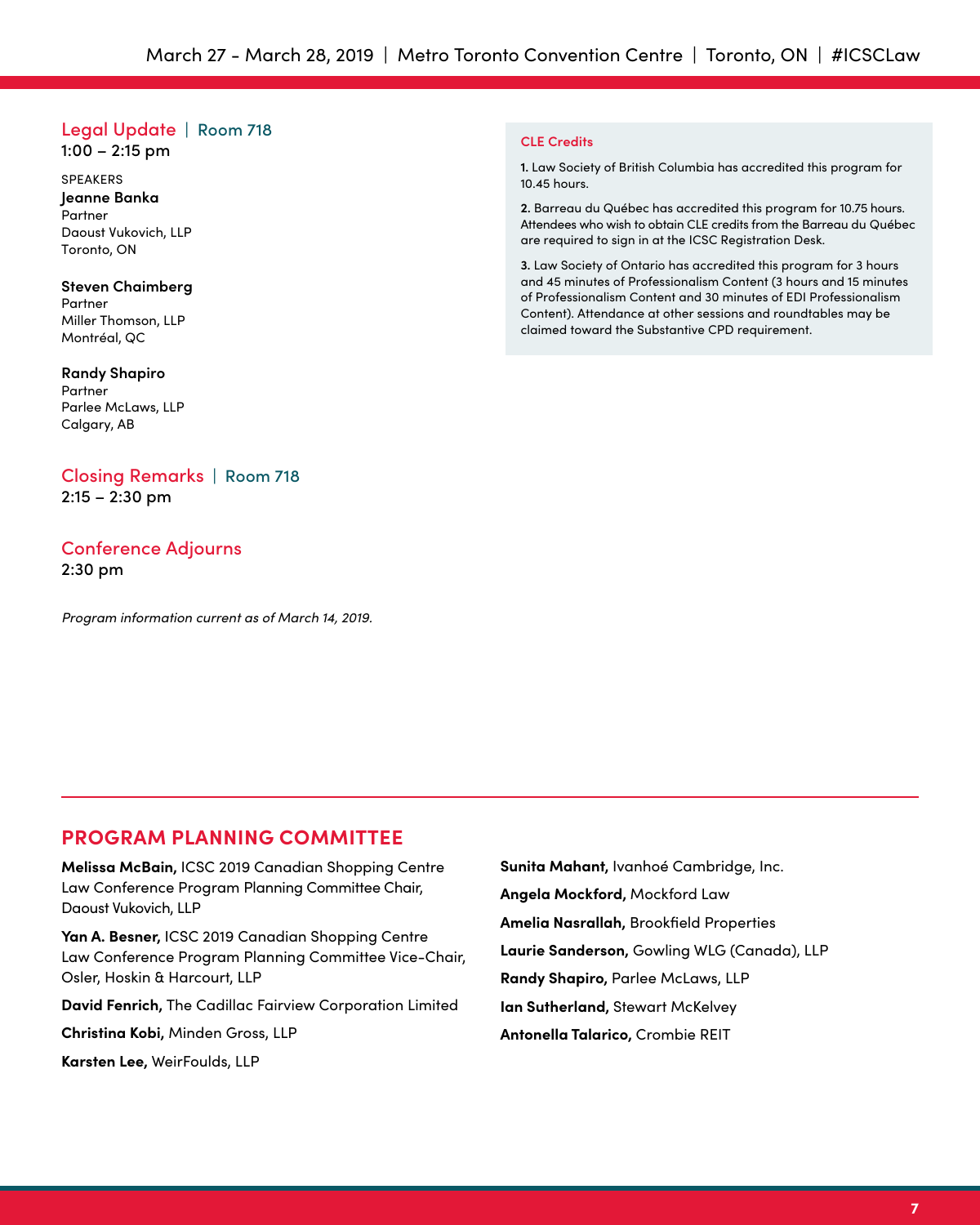# **ROUNDTABLES 1: WEDNESDAY, MARCH 27 |** Room 718 **|** 8:45 – 10:15 am

|     | <b>Topics</b>                                                                                                                                                         | <b>Roundtable Leaders</b>                                                                                   |
|-----|-----------------------------------------------------------------------------------------------------------------------------------------------------------------------|-------------------------------------------------------------------------------------------------------------|
| 1.  | Force Majeure: What is Included, Triggering Mechanisms,<br><b>Effect on Conditions Precedent, Economic Conditions</b>                                                 | Brian Parker, Daoust Vukovich, LLP                                                                          |
| 2.  | Percentage Rent and Online Sales - Re-thinking Gross<br><b>Revenue Definitions</b>                                                                                    | Kevin O'Brien, CarbonLeo                                                                                    |
| 3.  | What Happens when a Catastrophic Event Occurs?<br>How Insurance Plays Out in Real Life                                                                                | Marta Lewycky, Minden Gross, LLP<br>Doris Baughan, Loblaw Properties Limited                                |
| 4.  | Unique Issues for Ground Leases (and When Your<br>Landlord is a Ground Lessee)                                                                                        | Mervyn Allen, McMillan, LLP                                                                                 |
| 5.  | <b>Helpful Leasing Hints</b>                                                                                                                                          | <b>Harvey Haber</b><br>Kenneth Beallor, Torkin Manes, LLP                                                   |
| 6.  | Dealing with US-based Tenants (What They Want and<br><b>How They Negotiate)</b>                                                                                       | Steven Cygelfarb, Fogler, Rubinoff, LLP                                                                     |
| 7.  | Environmental Law 101 - Please, Just the Basics                                                                                                                       | Talia Gordner, McMillan, LLP<br>Janet Bobechko, Norton Rose Fulbright Canada, LLP                           |
| 8.  | How to Deal with Abandoned Property                                                                                                                                   | Leanne Fasciano, Dentons Canada, LLP<br>Katherine Fuda, Dentons Canada, LLP                                 |
| 9.  | Tenant Defaults – What to Do and Not to Do                                                                                                                            | Charlene Schafer, McCarthy Tétrault, LLP<br>Abraham Costin, McCarthy Tétrault, LLP                          |
| 10. | Implosion of Traditional Retail: Pop-Up Shops, Kiosks and<br><b>Temporary Leases</b>                                                                                  | Josh Disenhouse, Osler, Hoskin & Harcourt, LLP                                                              |
| 11. | Use Clauses - Landlord and Tenant Drafting<br><b>Considerations</b>                                                                                                   | Daniel Waldman, Daoust Vukovich, LLP<br>Dina Peat, Daoust Vukovich, LLP                                     |
| 12. | Top Ten Items for Tenant's Checklist in Reviewing<br><b>Landlord's Form of Offer</b>                                                                                  | Michael Lieberman, Norton Rose Fulbright Canada, LLP<br>Samantha Sarkozi, Norton Rose Fulbright Canada, LLP |
| 13. | Food Court Lease - Special Considerations                                                                                                                             | Alex Kolandjian, Fogler Rubinoff, LLP                                                                       |
| 14. | The New Construction Act, Ontario - What's Changed?                                                                                                                   | Krista Chaytor, WeirFoulds, LLP                                                                             |
| 15. | Recreational Cannabis - Where Are We At?                                                                                                                              | Robert Eisenberg, WeirFoulds, LLP                                                                           |
| 16. | <b>Restaurant Leases - Special Considerations</b>                                                                                                                     | Jamie Paguin, Daoust Vukovich, LLP<br>Claire Renney-Dodds, Daoust Vukovich, LLP                             |
| 17. | <b>Negotiating with Space Sharing Tenants</b>                                                                                                                         | Andrew Mildenhall, Lawson Lundell, LLP                                                                      |
| 18. | This Roundtable Could Prevent a Negligence Claim<br>(Professional Credits)                                                                                            | Alexandra Lev-Farrell, Berkow, Youd, Lev-Farrell, Das, LLP                                                  |
| 19. | Tips and Traps on Leasing Registration: How to Manage<br>Your Practice and Successfully Navigate the Minefield of<br><b>Lease Registration (Professional Credits)</b> | Elise Sieradzki, Thomson Reuters<br>Jeffrey Lem, Thomson Reuters                                            |
| 20. | Subordination, Non-Disturbance and Attornment                                                                                                                         | Candace Cooper, Daoust Vukovich, LLP                                                                        |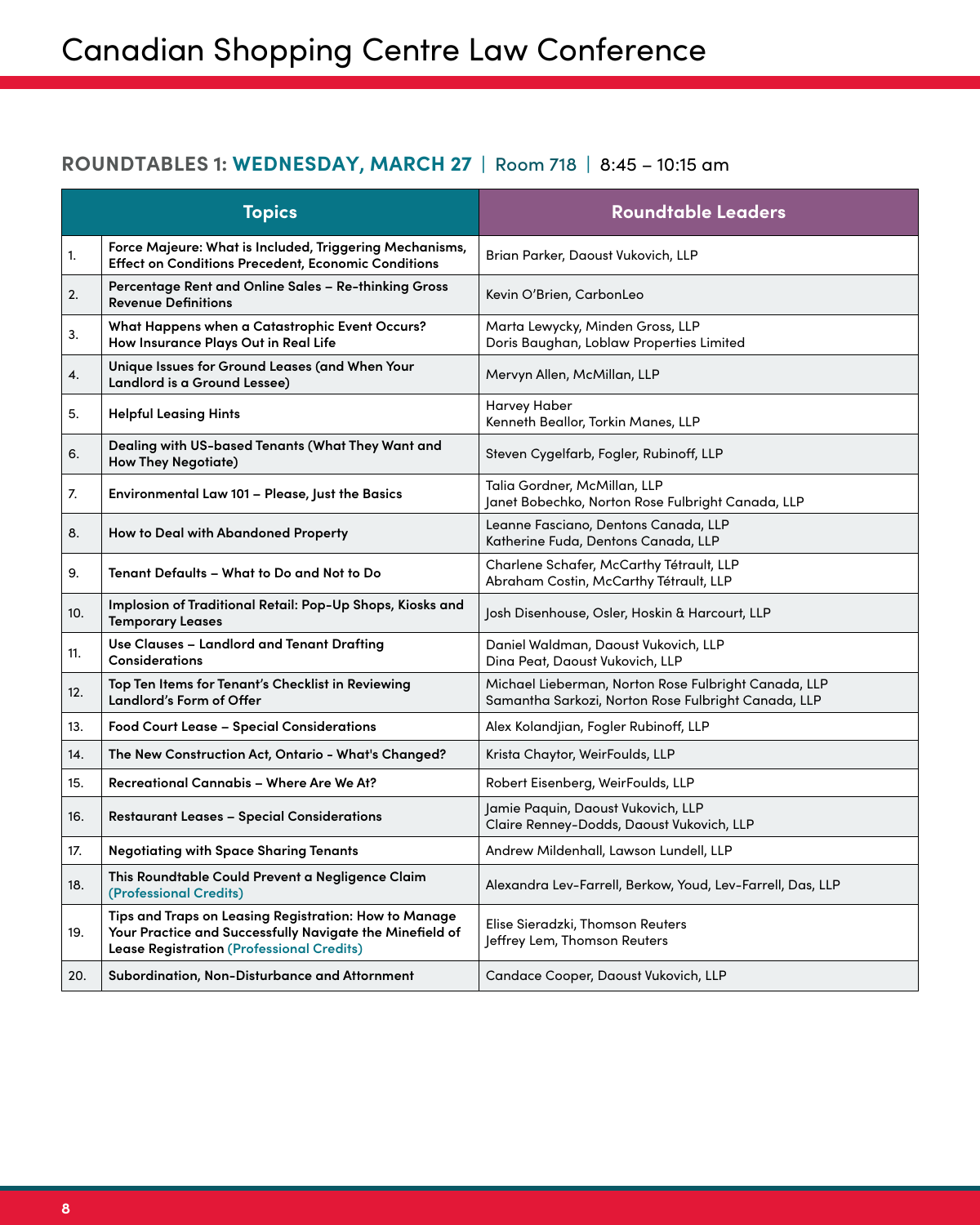# **ROUNDTABLES 2: WEDNESDAY, MARCH 27 |** Room 718 **|** 4:15 – 5:15 pm

| <b>Topics</b> |                                                                                                                                                                                                                           | <b>Roundtable Leaders</b>                                                                                               |
|---------------|---------------------------------------------------------------------------------------------------------------------------------------------------------------------------------------------------------------------------|-------------------------------------------------------------------------------------------------------------------------|
| 1.            | Drafting and Negotiating Tenant Allowance Clauses and<br>Tenant Remedies if a Landlord Fails to Pay                                                                                                                       | Seth Zuk, Torkin Manes, LLP                                                                                             |
| 2.            | Registering Notices of Leases, Caveats, Restrictive<br>Covenants and other Agreements - What is Required and<br>When You Should Register                                                                                  | Ken Pimentel, Daoust Vukovich, LLP<br>Candace Cooper, Daoust Vukovich, LLP                                              |
| 3.            | Releases, Indemnities and Waivers of Subrogation                                                                                                                                                                          | Ben Radcliffe, Minden Gross, LLP<br>Steven Birken, Minden Gross, LLP                                                    |
| 4.            | No Builds and Restrictions on Common Areas – What are<br>the Impacts that These Pose to the Shopping Centre?                                                                                                              | Robert Crepin, The Cadillac Fairview Corporation Limited                                                                |
| 5.            | <b>Co-tenancy Issues</b>                                                                                                                                                                                                  | Mireille Cloutier, The Cadillac Fairview Corporation Limited<br>Blair Brooks, The Cadillac Fairview Corporation Limited |
| 6.            | Recent Developments in Landlord Rights and Remedies<br>(Including a Discussion of Recent Decisions on Distress,<br>Default Judgment and the Meaning of "Rent" Under the<br><b>Real Property Limitations Act (Ontario)</b> | Robert Schwartz, Gardiner Roberts, LLP<br>Tamara Katz, Gardner Roberts, LLP                                             |
| 7.            | End of Term Repair, Removal And Restoration Obligations<br>- What is the Scope of the Tenant's Obligation?                                                                                                                | Bianca Kratt, Parlee McLaws, LLP – Calgary<br>Stephen Kligman, Parlee McLaws, LLP - Edmonton                            |
| 8.            | Relocation from a Landlord's and Tenant's Point of View                                                                                                                                                                   | David Ross, McMillan, LLP                                                                                               |
| 9.            | Deconstructing the Option to Renew/Extend Clause –<br>Pre-Conditions to Exercise, Meaning of "Fair Market Rent"<br>and Other Issues                                                                                       | Robert Iaccino, Fasken Martineau DuMoulin, LLP<br>Sara Reid, Fasken Martineau DuMoulin, LLP                             |
| 10.           | Lease Due Diligence When Acquiring Income –<br><b>Producing Commercial Properties</b>                                                                                                                                     | Syll Kushner, Gowling WLG (Canada), LLP                                                                                 |
| 11.           | Mediation and Arbitration - Does it Work or is it More<br>Trouble than it is Worth?                                                                                                                                       | Jeff Cowan, WeirFoulds, LLP                                                                                             |
| 12.           | Environmental Insurance and Director and<br><b>Officer Liability</b>                                                                                                                                                      | Richard Butler, Willms & Shier                                                                                          |
| 13.           | <b>Landlord Leasing Boot Camp</b>                                                                                                                                                                                         | Karine Aubé, Oxford Properties Group<br>Maria Concetta Giampa, Oxford Properties Group                                  |
| 14.           | Data Collecting Devices Installed by Landlords in<br>Shopping Centres and Issues of Privacy                                                                                                                               | Eric Gareau, Oxford Properties Group<br>Alexandre Béchard, Gascon & Associatés S.E.N.C.R.L.                             |
| 15.           | Leasing 2030: What Does the Future Hold for Leasing<br><b>Professionals? (Professional Credits)</b>                                                                                                                       | Kathleen Killin, Thomson Reuters                                                                                        |
| 16.           | Advocating for Diversity and Inclusion in Your Workplace<br>(EDI Professional Credits)                                                                                                                                    | Laleh Moshiri, Borden Ladner Gervais, LLP                                                                               |
| 17.           | Opening and Operating Covenants/Go - Dark Rights                                                                                                                                                                          | Nicole McGowan, Royal Bank of Canada<br>Saad Minhas, Royal Bank of Canada                                               |
| 18.           | Schedule "C" (Scope of Landlord and Tenant's Work) –<br>Do We Understand What We Are Negotiating?                                                                                                                         | Sheldon Disenhouse, Dentons Canada, LLP                                                                                 |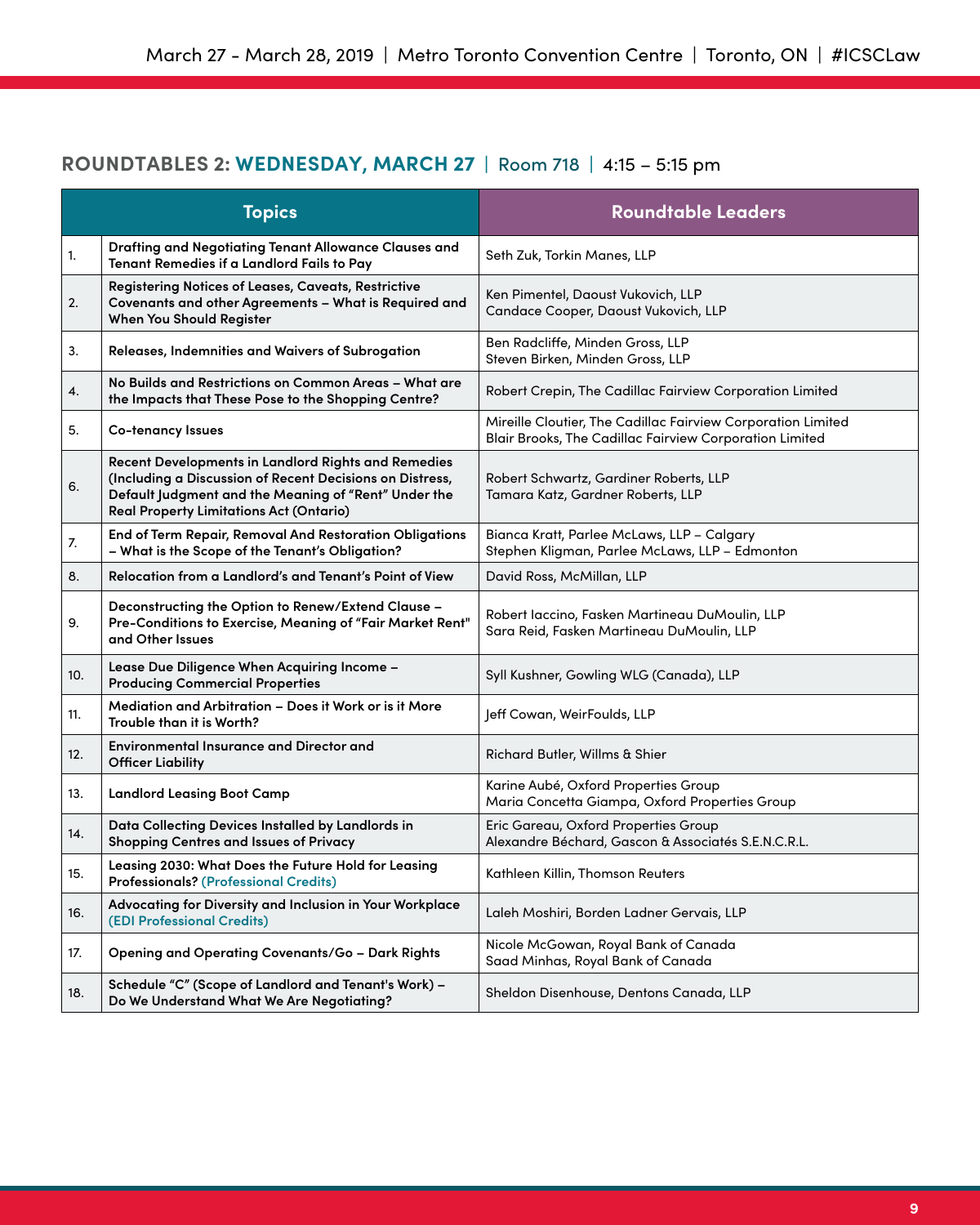# **ROUNDTABLES 3: THURSDAY, MARCH 28 |** Room 718 **|** 8:45 – 10:15 am

|     | <b>Topics</b>                                                                                                                                                        | <b>Roundtable Leaders</b>                                                     |
|-----|----------------------------------------------------------------------------------------------------------------------------------------------------------------------|-------------------------------------------------------------------------------|
| 1.  | Drafting/Negotiating Environmental High-Risk Sites Such<br>as Gas Stations, Dry Cleaners, etc.                                                                       | Jacquie Stevens, Willms & Shier<br>Anand Srivastava, Willms & Shier           |
| 2.  | Insurance 101 - Just the Basics                                                                                                                                      | Darrell Gold, Robins Appleby, LLP                                             |
| 3.  | <b>What Does Quiet Enjoyment Mean Anyway?</b>                                                                                                                        | Susan Clapp, Witten, LLP<br>Sharon Ohayon, Witten, LLP                        |
| 4.  | <b>Negotiating Transfer Provisions</b>                                                                                                                               | Faruk Gafic, Aird & Berlis, LLP                                               |
| 5.  | <b>Exclusive Covenants - Drafting and Enforcement Issues</b>                                                                                                         | Oliver Moore, Norton Rose Fulbright Canada, LLP                               |
| 6.  | Mediation and Arbitration - Does it Work or is it more<br>Trouble than it is Worth?                                                                                  | Wolfgang Kaufmann, Daoust Vukovich, LLP                                       |
| 7.  | When Can a Landlord Withhold Consent?                                                                                                                                | Sharon Addison, Dentons Canada, LLP                                           |
| 8.  | Top Ten Items for Landlord's Checklist When Working with<br>the Tenant's Standard Form of Lease                                                                      | Ryan Baker, Stewart McKelvey                                                  |
| 9.  | <b>Realty Taxes</b>                                                                                                                                                  | Melissa Muskat, Minden Gross, LLP<br>Ladi Onayemi, Minden Gross, LLP          |
| 10. | Are Anchors the Answer? Ensuring Shopping Centre<br><b>Success in the New Millennium</b>                                                                             | Stuart Chaimberg, Miller Thomson, LLP<br>Josh Selby, Miller Thomson, LLP      |
| 11. | A Review of Ontario's New Cannabis Regulations -<br><b>Lease Considerations</b>                                                                                      | Tracy Loconte, Dentons Canada, LLP                                            |
| 12. | The Standard of Reasonableness in the Context of<br>Alterations, Additions and Site Plan Approvals                                                                   | Savvas Kotsopoulos, Miller Thomson, LLP<br>Chris Newbert, Miller Thomson, LLP |
| 13. | Interplay between Environmental Issues and<br>1) Property Taxation and 2) Expropriation                                                                              | Ralph Cuervo-Lorens, McMillan, LLP                                            |
| 14. | Short Term and Pop-Up Leasing Issues - Considerations<br>for Landlords and Tenants when doing Short Term Leases<br>and Licensing                                     | Andrea Rossanese, Ivanhoé Cambridge, Inc.                                     |
| 15. | Title Insuring Leasehold Interests on First Nations Land                                                                                                             | Karen Yolevski, Stewart Title Guaranty Company                                |
| 16. | Practice Management Tips: Meeting Expectations,<br>Avoiding Conflict and Ethical Barriers and Privacy<br><b>Concerns with Online Searches (Professional Credits)</b> | John Wolf, Blaney McMurtry, LLP                                               |
| 17. | Bankruptcy/Insolvency Law for Leasing Professionals<br>(i.e. For Dummies)                                                                                            | Linda Galessiere, Camelino Galessiere, LLP                                    |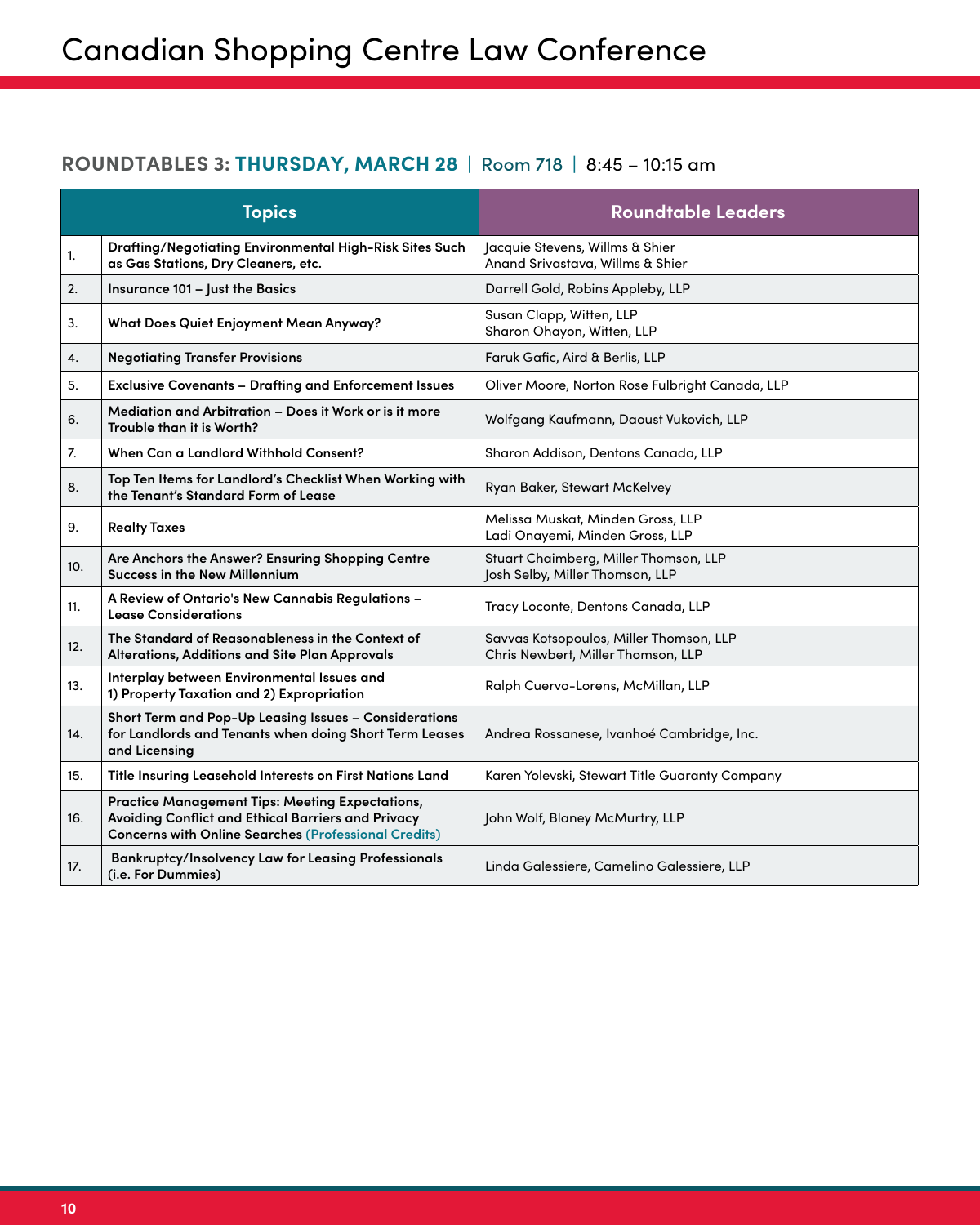# **THANK YOU TO OUR SPONSORS**